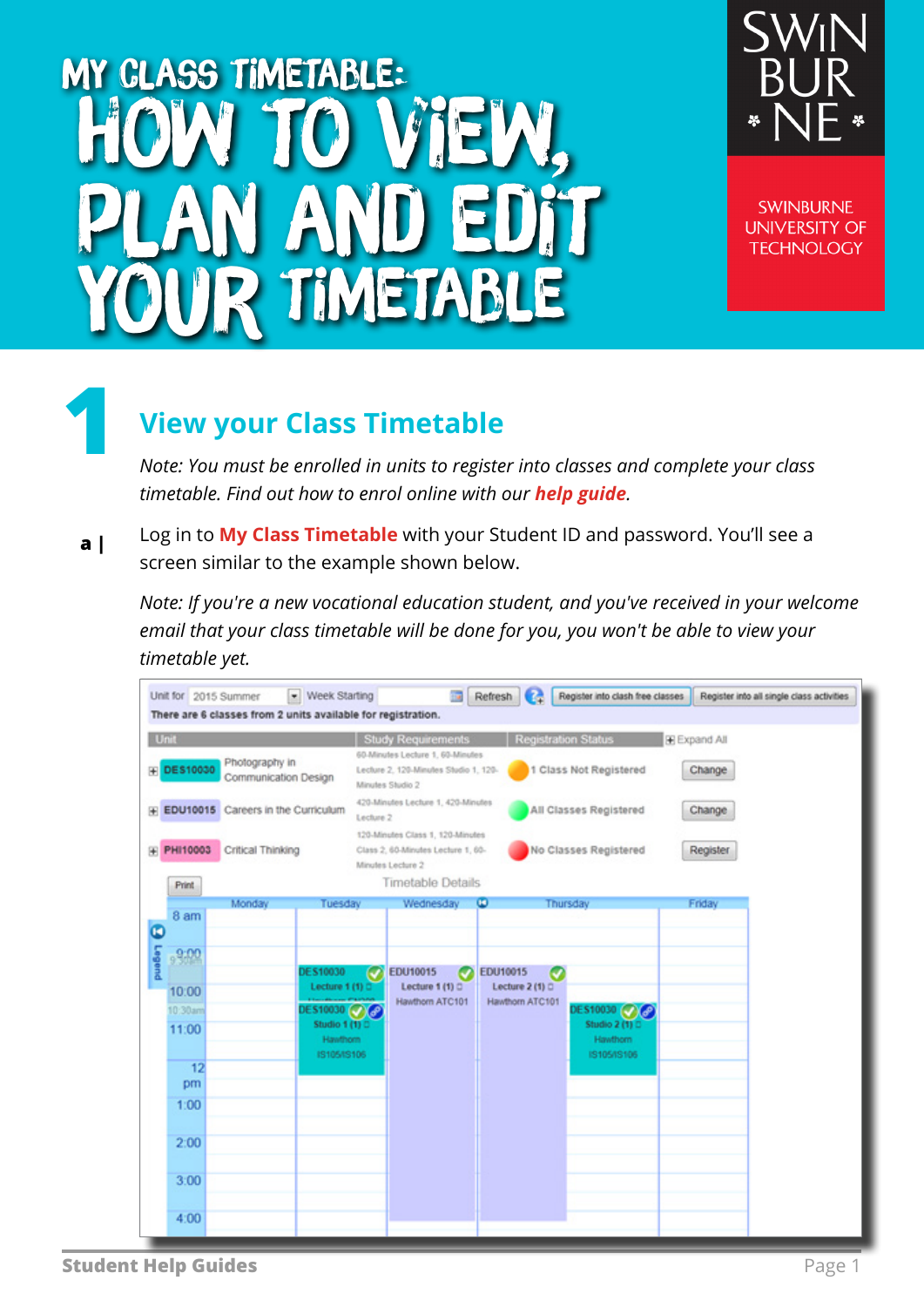# **2 Registering into classes and making timetable changes**

There are two ways you can register into classes.

**Option 1**: Click **Register into clash free classes** to automatically register into a timetable with no clashes.

*Note: If a single clash occurs within your class timetable, the system is unable to perform this function. If this happens, you will receive an error message and will need to register into classes using Option 2 as outlined below.*



**Option 2:** Click **Register** or **Change** in the middle section to manually register into classes, or change an existing class registration.

| Unit                 |                                        | <b>Study Requirements</b>                                                                     | <b>Registration Status</b> | <b>Expand All</b> |
|----------------------|----------------------------------------|-----------------------------------------------------------------------------------------------|----------------------------|-------------------|
| <b>DES10030</b><br>田 | Photography in<br>Communication Design | 60-Minutes Lecture 1, 60-Minutes<br>Lecture 2, 120-Minutes Studio 1, 120-<br>Minutes Studio 2 | 1 Class Not Registered     | Change            |
| EDU10015<br>匣        | Careers in the Curriculum              | 420-Minutes Lecture 1, 420-Minutes<br>Lecture 2                                               | All Classes Registered     | Change            |
| PHI10003<br>m        | Critical Thinking                      | 120-Minutes Class 1, 120-Minutes<br>Class 2, 60-Minutes Lecture 1, 60-<br>Minutes Lecture 2   | No Classes Registered      | Register          |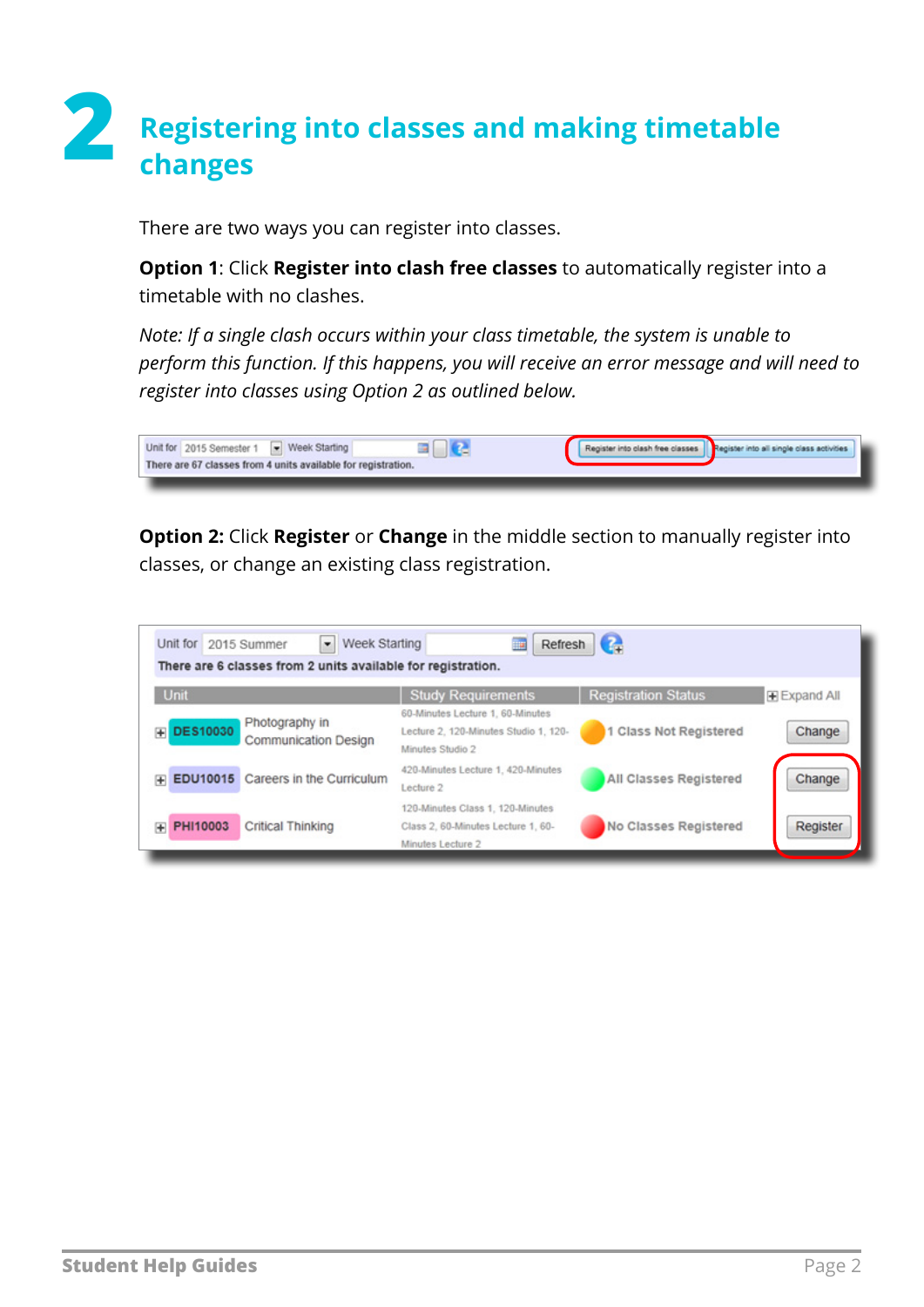## **Using the Register/ Change button**

Click **Register/ Change** next to the unit you wish to register into or make changes to.

All of the class activities (i.e. labs, lectures, tutorials, workshops and practicals) for that particular unit will automatically display in the calendar.

Each class will display the following information:

- Unit Code (e.g. PHY10001)
- Activity name and class number (e.g. Practical 1 (5))
- Location (e.g. Hawthorn)

| Wednesday                             | $\left( \blacksquare \right)$     | Thursday | œ.       | Monday                                                             |    |
|---------------------------------------|-----------------------------------|----------|----------|--------------------------------------------------------------------|----|
| Tutorial 1 (3) D<br>Hawthorn BA602    | Lab 1 (1) 0 (C)<br>Hawthorn TB211 |          |          | Tutorial 1 (3)<br>13-Apr. Hawthorn AD105<br>02-Mar: Hawthorn BA605 |    |
| Tutorial 1 (4) D<br>Hawthorn BA602    |                                   |          | PHY10001 | Practical 1 (5) D<br>Hawthorn AD103                                | 28 |
| Lab 1 (3) $\square$<br>Hawthorn TB211 | Lab 1 (6) D<br>Hawthorn TB211     |          |          |                                                                    |    |
|                                       |                                   |          |          |                                                                    |    |
|                                       |                                   |          |          | Lecture 1 (1) C<br>Hawthorn BA201                                  |    |

The status of each class activity is also represented by a symbol, in the top-right corner of each class.

The table below displays the various symbols and their meaning:



**Registered class**: you have successfully registered into the class.

**Swappable class**: there are available classes that you can swap into from the currently registered class

**Stream class**: a class that you have registered into is part of a stream. A stream is a set of classes for a unit.

**Register pending class**: a class that you have nominated to be registered into or to be swapped into.

**Unregister pending class**: a class that you have nominated to be unregistered from or to be swapped out of.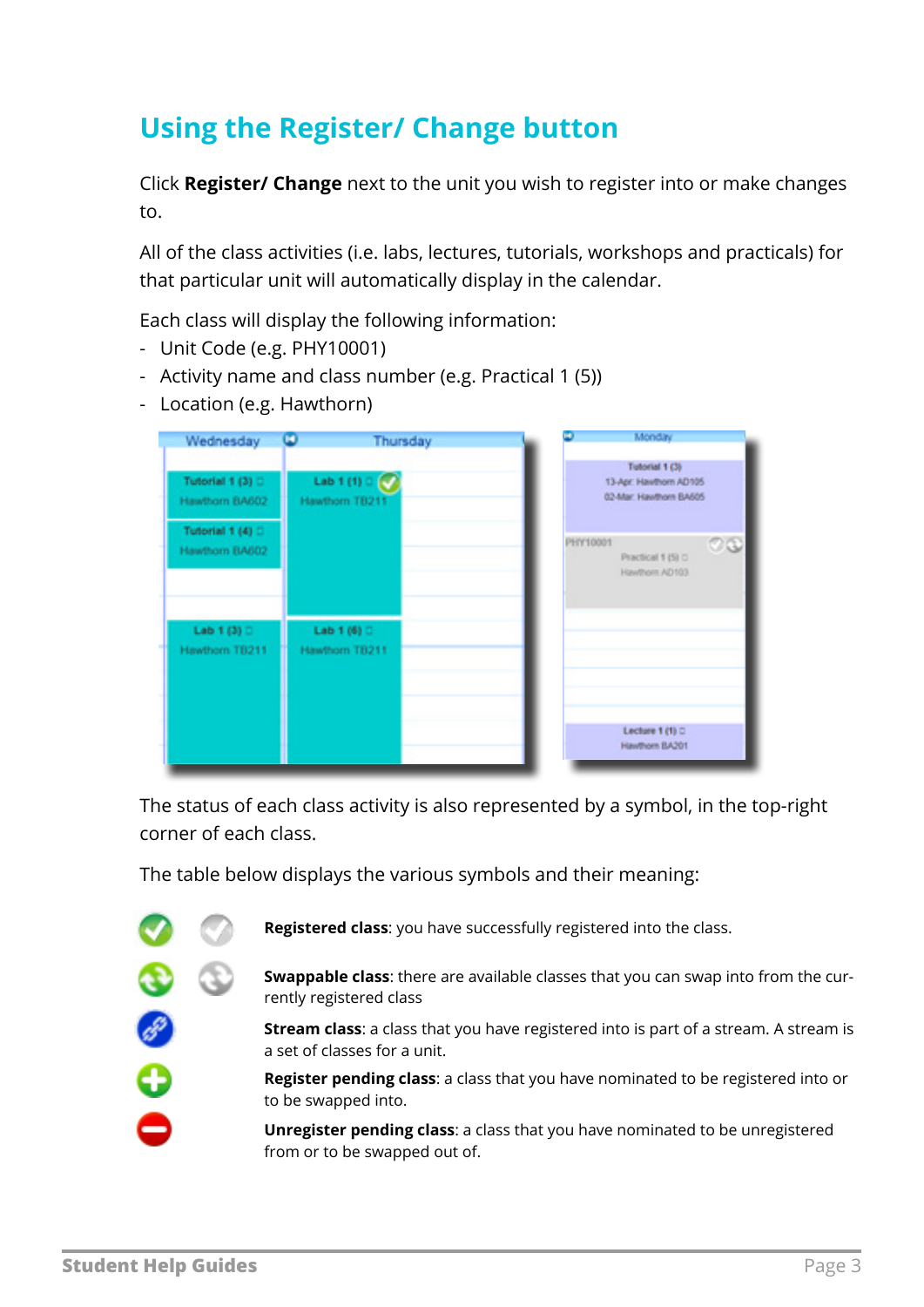You can now begin to register into classes, swap classes (if more than one class offering is available) or unregister from already selected classes.



**3 Register in regular classes (non-stream)**

Hover over the class that you wish to edit or register into (in the Timetable Calendar Grid view). **a |**

If it is available, a green plus (+) symbol will appear.

*Note: If there are no classes appearing with a green symbol, this may be because the class is at capacity. You can use the Show Full classes or Hide Full classes button (immediately above the Timetable Calendar Grid view) to either 'hide' or 'display' full classes.* 



Click on the class displaying the plus (+) symbol to select the class. **b |**

If you are swapping out of another class, a minus (–) symbol will appear on your previously selected to show that you will be unregistering from it.

|              | <b>ICT30005</b>                     |                                      | Professional Issues in<br>Information Technology   |                         | Minutes Tutorial 2 | 120-Minutes Lecture 1, 120-Minutes<br>Lecture 2, 60-Minutes Tutorial 1, 60- |   |                                                    | All Classes Registered            |                                                                                 |              |                                    |                             |
|--------------|-------------------------------------|--------------------------------------|----------------------------------------------------|-------------------------|--------------------|-----------------------------------------------------------------------------|---|----------------------------------------------------|-----------------------------------|---------------------------------------------------------------------------------|--------------|------------------------------------|-----------------------------|
|              | -Lecture 1                          |                                      |                                                    | Registered              |                    | Class 1                                                                     |   |                                                    |                                   | From: Tuesday 06-Jan to 10-Feb Time: 2:30 pm-4:30 pmLocation: Hawthorn BA201    |              |                                    |                             |
|              | Lecture 2                           |                                      | o                                                  | Registered              |                    | Class 1                                                                     |   |                                                    |                                   | From: Thursday 08-Jan to 12-Feb Time: 2:30 pm-4:30 pm Location: Hawthorn BA201  |              |                                    |                             |
|              | Tutorial 1                          |                                      | <b>Unsaved</b>                                     | Pending Unregister      |                    | Class 1                                                                     |   |                                                    |                                   | From: Tuesday 06-Jan to 10-Feb Time: 1:30 pm-2:30 pm Location: Hawthorn ATC527  |              |                                    |                             |
|              |                                     |                                      | Unsaved                                            | <b>Pending Register</b> |                    | Class 6                                                                     |   |                                                    |                                   | From: Tuesday 06-Jan to 10-Feb Time: 11:30 am-12:30 pmLocation: Hawthorn ATC527 |              |                                    |                             |
|              | <b>Tutorial 2</b>                   |                                      | ೲ                                                  | Registered              |                    | Class 1                                                                     |   |                                                    |                                   | From: Thursday 08-Jan to 12-Feb Time: 1:30 pm-2:30 pm Location: Hawthorn ATC527 |              |                                    |                             |
|              | Save Cancel Show Full Classes Print |                                      |                                                    |                         |                    | Timetable Details                                                           |   |                                                    |                                   |                                                                                 |              |                                    |                             |
| ο<br>punders |                                     | Registered Class<br>Registered Class |                                                    | 8 am<br>9:00            |                    | Monday                                                                      | ۵ |                                                    | Tuesday                           |                                                                                 | $\bullet$    |                                    | Wednesday                   |
|              |                                     | Swappable Class<br>Swappable Class   | Register Pending Class<br>Unregister Pending Class | 10:00<br>11:00          |                    |                                                                             |   |                                                    |                                   |                                                                                 | EDU10015 (2) | Lecture 1 (1) D<br>Hawthorn ATC101 | <b>INF10</b><br>Lect<br>Haw |
|              |                                     |                                      |                                                    | $12 \text{ pm}$<br>1:00 |                    |                                                                             |   | Tutorial 1 (6)<br>Hawthorn ATC527                  |                                   |                                                                                 |              |                                    | <b>INF10</b><br>Lz          |
|              |                                     |                                      |                                                    | 2:00                    |                    |                                                                             |   | Tutorial 1 (1)<br>Hawthorn ATC527<br>Lecture 1 (1) | ot Available?<br>Tutorial 1 (2) D | <b>Not Available?</b><br>Tutorial 1 (5) O                                       |              |                                    | Hawt                        |
|              |                                     |                                      |                                                    | 3:00<br>4:00            |                    |                                                                             |   | Hawthorn BA201                                     |                                   |                                                                                 |              |                                    |                             |
|              |                                     |                                      |                                                    |                         |                    |                                                                             |   | Tutorial 1 (3) C                                   | Tutorial 1 (4) C                  |                                                                                 |              |                                    |                             |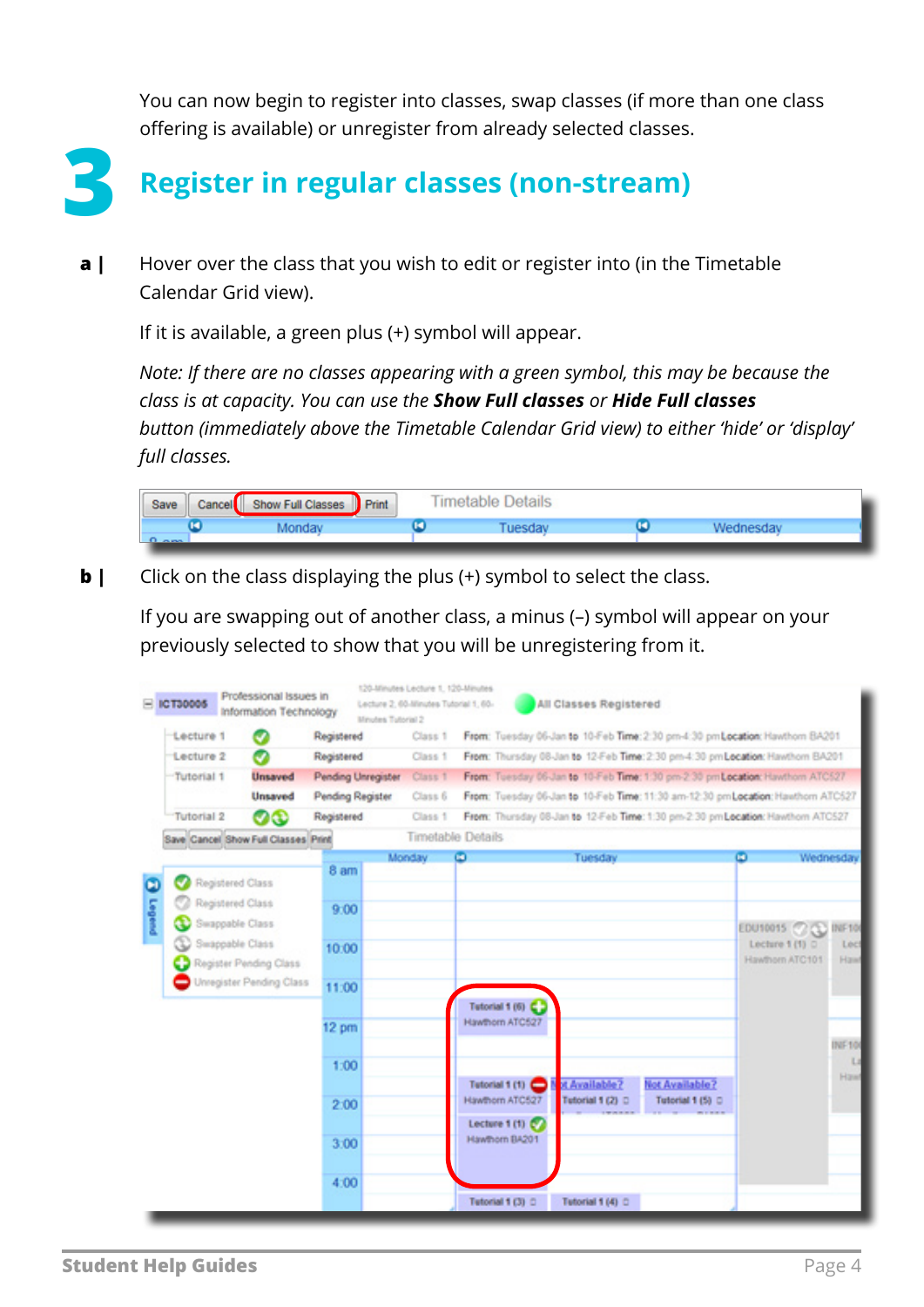*Note: If there appears to be a clash of two classes, this may be because a class occurs at a different time depending on the week. You can check if this is the case by clicking the small plus sign (+) next to the unit code.* 

**Unit PDDD10001** 20Th Century Design



### **4 Register into stream classes**

*Note: A stream is a set of classes for a particular unit.*

A **Stream Info** panel will appear on the left side of the Timetable Calendar Grid view, displaying a list of streams associated with a particular unit.

For each stream listed, details of the classes that belong to the stream are shown. A checkbox will also appear above each listed stream.



To register into classes that belong to a stream, click on the checkbox above the stream, or click on the stream information listed in the Stream Info panel. **a |**

Hovering over a stream in the Stream Info panel will result in its classes being highlighted.

If the stream is available for registration, a plus (+) symbol is displayed against each of the classes associated with the selected stream, indicating that these classes will be selected for registration.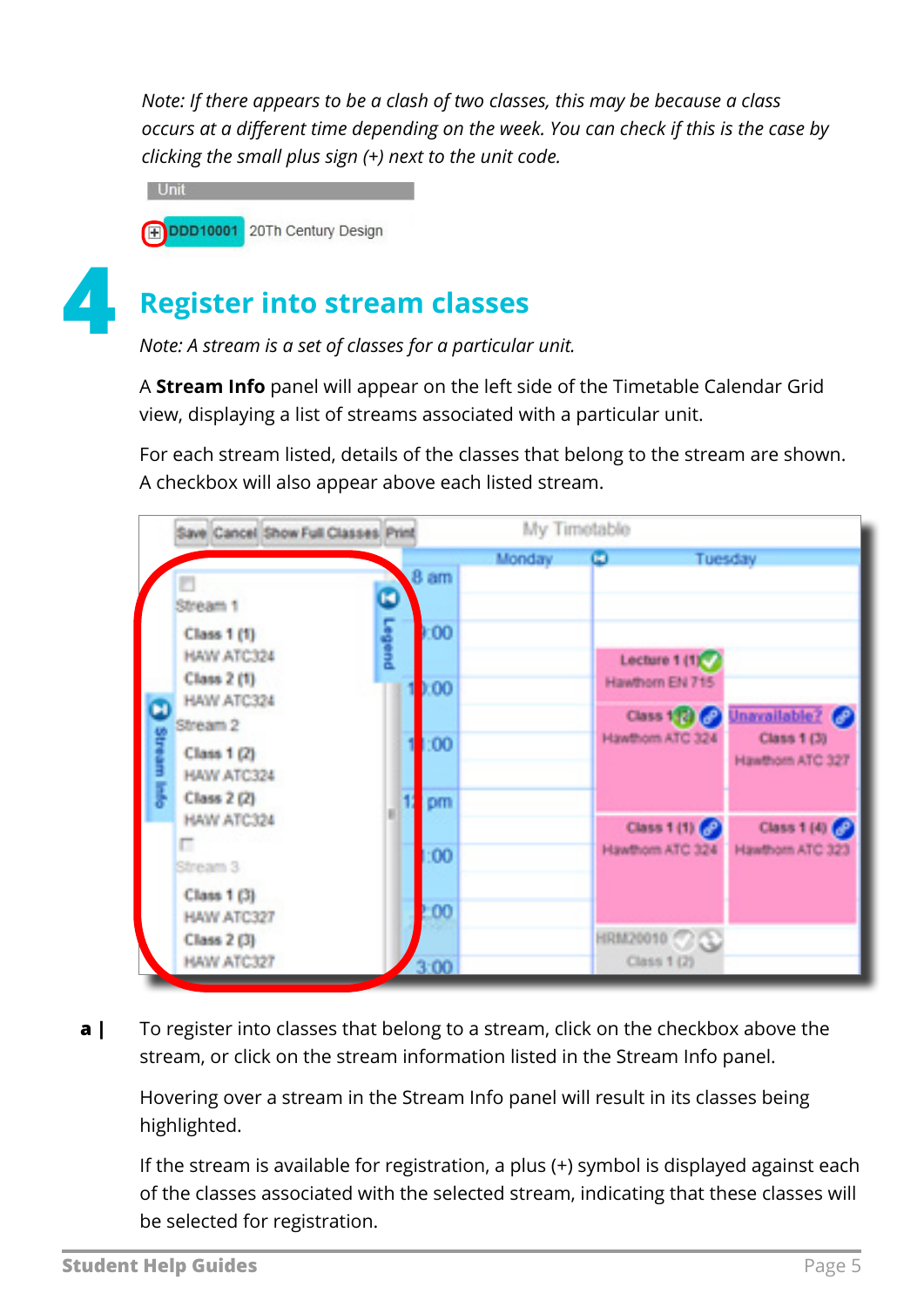If you are already registered into the stream, hovering over the stream will result in a minus (-) symbol being displayed against each of the classes associated with the selected stream, indicating that these classes will be selected to un-register. In either case, clicking on the checkbox or against the stream information will select the classes to be registered or unregistered accordingly.

**b |** When you are happy with your selection(s), click **Save**.

| Save                   | Cancel           | <b>Show Full Classes</b> | Print   |          | <b>Timetable Details</b> |         |   |           |
|------------------------|------------------|--------------------------|---------|----------|--------------------------|---------|---|-----------|
|                        | ω                | Monday                   |         | о        | Tuesday                  |         | о | Wednesday |
| <b>CLAIM</b><br>8:30am |                  |                          |         |          |                          |         |   |           |
|                        |                  | Tutorial 1 (3)           | æ       |          |                          |         |   |           |
| 9:00                   |                  | 13-Apr: Hawthorn AD105   |         |          |                          |         |   |           |
|                        |                  | 02-Mar: Hawthorn BA605   |         | PHY10001 |                          |         |   |           |
|                        |                  |                          |         |          |                          | $\circ$ |   |           |
| 10:00                  |                  |                          |         |          | Tutorial 1 $(7)$ $\Box$  |         |   |           |
|                        | 10:30am PHY10001 |                          | $\circ$ |          | Harristown, AT/WW60      |         |   |           |
| 11:00                  |                  | Practical 1 (5) □        |         |          |                          |         |   |           |
|                        |                  | Hawthorn AD103           |         |          |                          |         |   |           |
|                        |                  |                          |         |          |                          |         |   |           |
| 12                     |                  |                          |         |          |                          |         |   |           |



## **5 Additional tips**

Click the **Cancel** button to cancel any registration changes that you have not yet saved.

| Save Cancel Show Full Classes | Print | <b>Timetable Details</b> |  |  |
|-------------------------------|-------|--------------------------|--|--|
|                               |       |                          |  |  |

Click the **Print** button to display a version of your timetable that can be printed.

| Save | Cancel Show Full Classes Print | <b>Timetable Details</b> |  |  |  |  |
|------|--------------------------------|--------------------------|--|--|--|--|
|      |                                |                          |  |  |  |  |

#### **Top section (Timetable search)**

| Week Starting<br>Unit for 2015 Summer | Refresh                                                                                       | $\bullet$                  | Register into clash free classes |
|---------------------------------------|-----------------------------------------------------------------------------------------------|----------------------------|----------------------------------|
| <b>Unit</b>                           | <b>Study Requirements</b>                                                                     | <b>Registration Status</b> | Expand All                       |
| File DDD10001 20Th Century Design     | 60-Minutes Lecture 1, 60-Minutes<br>Lecture 2, 120-Minutes Online 1, 120-<br>Minutes Online 2 | All Classes Registered     | Change                           |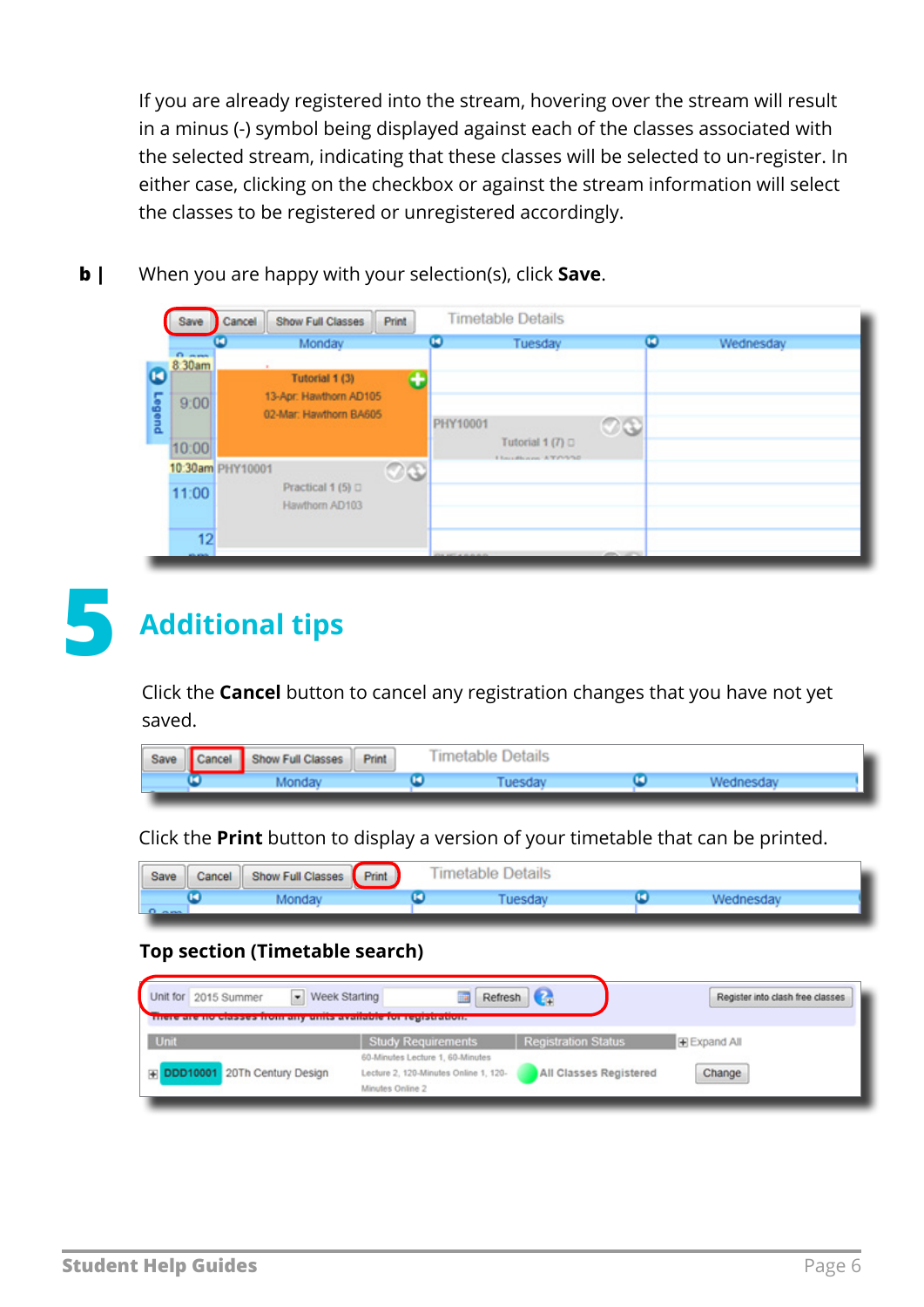#### **Middle section (Registration Status)**

| Unit                                                      | <b>Study Requirements</b>                                                                   | <b>Registration Status</b> | Expand All |
|-----------------------------------------------------------|---------------------------------------------------------------------------------------------|----------------------------|------------|
| Photography in<br><b>DES10030</b><br>Communication Design | bu-Minutes<br>Lecture 2, 120-Minutes Studio 1, 120-<br>Minutes Studio 2                     | Class Not Registered       | Change     |
| F EDU10015 Careers in the Curriculum                      | 420-Minutes Lecture 1, 420-Minutes<br>Lecture <sub>2</sub>                                  | All Classes Registered     | Change     |
| Critical Thinking<br>F PHI10003                           | 120-Minutes Class 1, 120-Minutes<br>Class 2, 60-Minutes Lecture 1, 60-<br>Minutes Lecture 2 | No Classes Registered      | Register   |

**Unit**: a list of your currently enrolled units

**Study Requirements**: class activities for each enrolled unit (i.e labs, lectures, tutorials, workshops and practicals). This includes the length of each activity.

**Registration Status**: the meaning of each Registration Status is outlined below.



#### **Expand All or Collapse All link**

Click on **Expand All** to see information about your enrolled unit and class activity information.

| - Week Starting<br>Unit for 2015 Summer<br>There are no classes from any units available for registration. |                                                                                               | Refresh                    | Register into clash free classes |
|------------------------------------------------------------------------------------------------------------|-----------------------------------------------------------------------------------------------|----------------------------|----------------------------------|
| Unit                                                                                                       | <b>Study Requirements</b>                                                                     | <b>Registration Status</b> | E Expand All                     |
| File DDD10001 20Th Century Design                                                                          | 60-Minutes Lecture 1, 60-Minutes<br>Lecture 2, 120-Minutes Online 1, 120-<br>Minutes Online 2 | All Classes Registered     | Change                           |